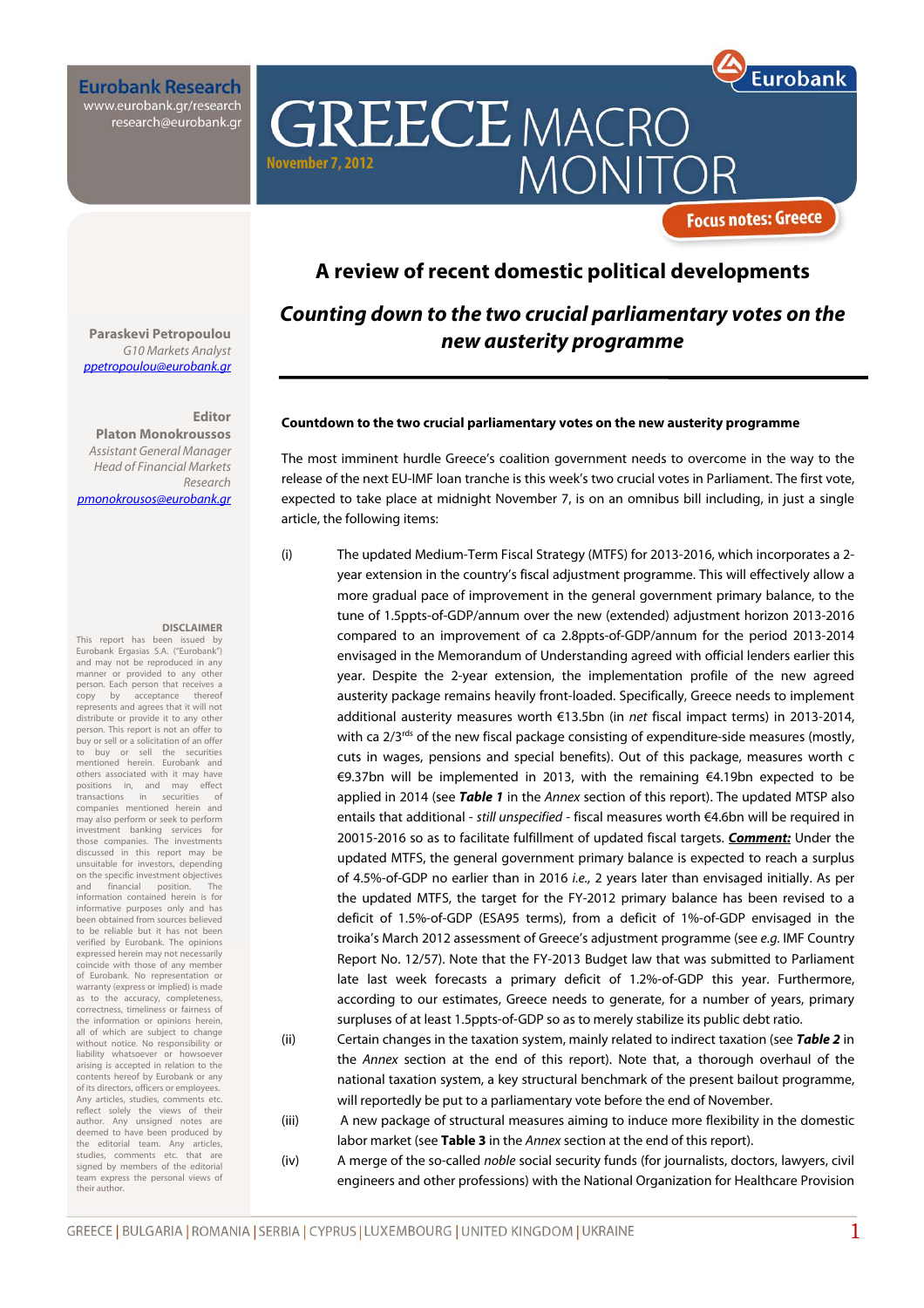

November 7, 2012

**Eurobank Research** 

**Focus notes: Greece** 

(EOPPY). The respective draft bill failed to gain parliamentary approval last week and is being put again to vote after having incorporated some modest alterations.

(v) The required legislation for the completion of most of the 89 pending prior actions that were explicitly spelled out in the MoU of the new bailout programme that was endorsed by the Greek Parliament in February 2012. More detail on the aforementioned prior actions can be found in Greece Macro Monitor October 22, 2012. Eurobank Research (http://www.eurobank.gr/Uploads/Reports/GREECE%20MACRO%20FOCUS%20October%2022%202012.pdf).

The day after the *omnibus bill vote*, parliamentary debate on the Budget for FY-2013 is expected to commence, ending with a rollcall vote at midnight on Sunday November 11, just a few hours before the November 12 Eurogroup. As has been agreed with the troika, parliamentary approval of both the omnibus bill and the new Budget constitutes a key precondition for the unlocking of the next EU-IMF loan tranche.

### **Latest on the domestic political front**

Greece's tripartite coalition government currently controls 175 seats in the 300-seat Parliament, four less compared to those secured in the June general election (see **Graph 1**). New Democracy (ND) now occupies 127 seats vs. 129 previously. Greek Premier and ND leader Antonis Samaras decided recently to expel from his party's parliamentary group MP Nikos Stavrogiannis, after the latter was quoted in a Greek newspaper as saying that he will not vote in favor of the new "unfair, harsh and ineffective" fiscal measures. Note that main bulk of new expenditure-side measures for 2013-2014 is comprised of wage and pension cuts (ca €6.6bn out of a total of €9.8bn). Mr. Stavrogiannis said that he will remain in Parliament as an independent MP, meaning that the parliamentary seat can not be filled by another ND lawmaker. Another ND deputy, Nikos Nikolopoulos, was expelled from the party's parliamentary group in early August after he accused the government of giving up on its programmatic agreement to renegotiate certain aspects of the present MoU. Nikolopoulos had resigned a month earlier from his post as Deputy Minister of Labour and Social Security.

**As things stand at this point, there are no clear indications that any of the 127 ND deputies will oppose either the omnibus bill or the new Budget.** Speaking before his party's parliamentary group on Sunday, Prime Minister Antonis Samaras pointed out that the country would be forced out of the euro area and chaos would prevail if Parliament fails to endorse the measures. The Greek Premier emphasized that, as soon as the new measures are approved and the country gets the next EU-IMF loan tranche, market talk of a potential Greek exit from the euro area will come to an end and much needed liquidity will be channeled to the real economy. He insisted that the new package of austerity measures will be the last one and sent an appeal to the ruling coalition partners for a united front until the country comes out of the crisis. Mr. Samaras also revealed that the government hopes to convince official lenders to also endorse the imminent release of the €5.05bn EU-IMF loan tranche, originally planned for September 2012. Under the current planning, €23.5bn of the next loan disbursement of €31.3bn (+ €5.05bn) will be utilized to complete the domestic bank recapitalization program. The government also intends to utilize part of the new official funding to settle part of outstanding State arrears (€8.29bn as of the end of September).

**Reportedly, most of PASOK MPs are also expected to back the new omnibus bill in today's crucial parliamentary vote.** PASOK sources were quoted in the local press earlier this week as saying that they expect at least 28 out of the party's 32 lawmakers to vote in favor, thereby giving the government the parliamentary majority it needs to pass the omnibus bill. One PASOK MP, Theodoros Parastratidis, said last week that he will not vote in favor of the bill, while three other party deputies (Costas Skandalidis, Makros Bolaris and Yiannis Koutsoukos) haven't so far clarified their stance on the upcoming vote. With regards to next Sunday's vote on the FY-2013 Budget, only one PASOK MP has so far reportedly signaled his intention to cast a negative vote. Socialist PASOK, the biggest of the two junior coalition partners, currently controls 32 parliamentary seats, one less than these allocated in the June ballot, after MP Michalis Kassis decided last week to quit the party and retain his seat in Parliament as an independent. His decision followed a emergency PASOK parliamentary group meeting where President Evaggelos Venizelos effectively called anyone who intends to vote against the measures to quit both the parliamentary group and the party.

**Democratic Left (DL), the smallest junior coalition partner, continues to oppose the new labor market reform incorporated in the key omnibus bill.** Speaking to reporters late on Sunday, after the conclusion of his bilateral meeting with the Greek Prime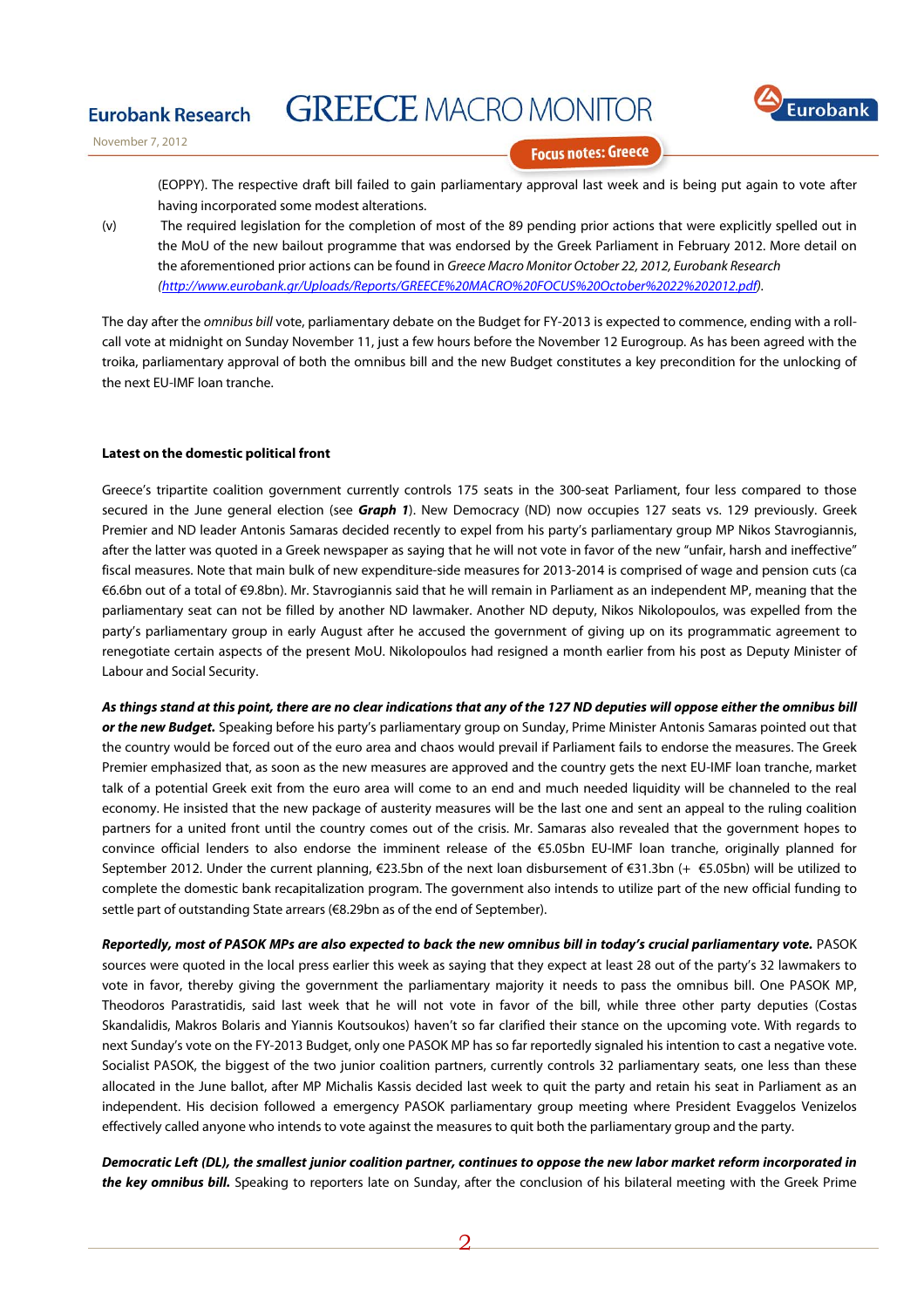

November 7, 2012

**Eurobank Research** 

**Focus notes: Greece** 

Minister, DL leader Fotis Kouvelis reiterated that the new labor market measures demanded by the troika will dramatically undermine labour rights, without yielding any concrete fiscal benefits. Democratic Left's earlier request to have the new labor market reform and all other structural measures being submitted to Parliament in two separate bills was ruled out by the government. An alternative proposal made by Democratic Left to postpone the parliamentary vote on the new labor reform for late 2013 was also rejected. At a meeting of the DL executive committee earlier this week, party leader Fotis Kouvelis proposed his MPs to vote "present" on the omnibus bill and in favor of the Fy-2013 Budget i.e, effectively giving a vote of confidence to the government. The proposal was approved by an overwhelming majority (77 out of 109 committee members). Mr. Kouvelis has repeatedly underlined that, despite his party's opposition to the new labor market reform, they continue to support the government and do not intend to cause a fracture in it.

**Even though the DL's executive committee decided to vote "present" on the omnibus bill, the government may lure some infavor votes from the party's parliamentary group.** Reportedly, two DL MPs, Vassilis Economou and Grigoris Psarianos, are considering to cast a positive vote. As per the same reports, the aforementioned deputies believe that it is a political mistake for the party not to approve in Parliament the structural measures incorporated in the omnibus bill and, just a few sessions later, to cast a vote of confidence on the government which effectively has to implement them. As a reminder, DL MP Vassilis Economou broke the party line last week and voted in favor of a contentious article in a privatization bill that scraps the government's obligation to own a minimum stake in public enterprises - DEKOs (the article passed with 148 in-favor votes; 139 MPs casted a negative vote and 14 voted "present"). Potential in-favor votes from the LD camp may rise further after 29 out of the 109 members of the DL's executive committee in their meeting earlier this week rejected Fotis Kouveli's proposal and recommended, instead, that the party votes in favor of both the omnibus bill and the new Budget. Fotis Kouvelis has not enforced party discipline on his party's MPs. Junior coalition partner Democratic Left has also seen the total number of its parliamentary seats dropping to 16 from 17 in the June ballot, after MP Yiannis Micheloyiannakis quit the party last week, expressing his opposition to the new austerity package. Mr. Micheloyiannakis declared himself as an independent deputy.



#### **Graph 1: Greece's tripartite coalition parliamentary representation has been reduced since the June ballot**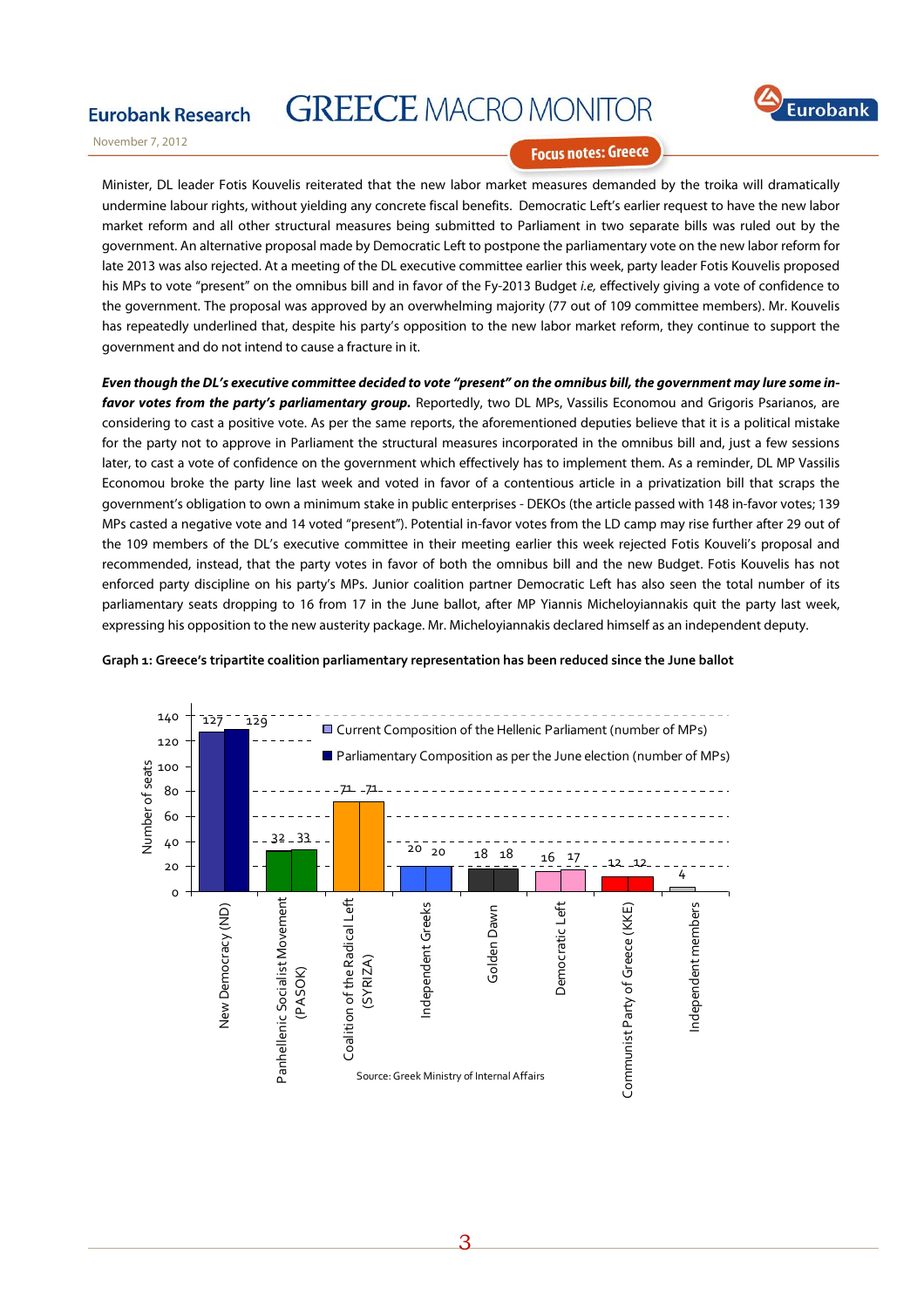

November 7, 2012

**Eurobank Research** 

**Focus notes: Greece** 

### **Greek Parliament expected to approve key omnibus bill, even by a narrow majority. Parliamentary approval of the FY-2013 Budget likely to prove an easier sail for the government**

Speaking to reporters late last week, Greek Finance Minister Yiannis Stournaras appeared fairly confident that the omnibus bill and the Budget will be approved by the Parliament, opening the way for the release of the new EU-IMF loan tranche by late November. As things stand at this point, under a baseline scenario which entails that all ND MPs cast a positive vote, the omnibus bill could receive 155 in-favor votes (127 ND+ 28 PASOK) while, under a more favorable scenario, positive votes could rise to 158 (127 ND+ 29 PASOK + 2 DL). Parliamentary approval of the budget will likely prove an easier sail for the government, with a parliamentary majority of as many as 172-175 appearing to be a feasible scenario.

### **European Economic and Monetary Affairs Commissioner Olli Rehn says official lenders on track to reach a deal on Greece at the November 12 Eurogroup**

At the press conference following the conclusion of the G20 finance ministers' meeting earlier this week, European Economic and Monetary Affairs Commissioner Olli Rehn said that official lenders were on track to reach a deal on Greece at the November 12 Eurogroup, provided that the Greek Parliament would have approved by then the new package of fiscal and structural measures. The comments followed a Reuters report quoting an unnamed EU official as casting doubt on the prospect of a deal being reached as soon as next week.

#### **What the Greek constitution entails for the parliamentary vote on bills**

According to Article 67 of the Constitution of Greece, Parliament can not resolve on Bills (or law proposals) without an absolute majority (50% +1) of the attending MPs, which can not be less than one-fourth of the total number of parliamentary deputies (i.e., 75). Yet, with regards to the parliamentary vote on the Budget, which is traditionally tantamount to a confidence vote on the government, the voting procedure is based on Article 84 of the Constitution. This specific Article entails that the vote on a motion of confidence (or censure) cannot be adopted unless it is approved by an absolute majority of the attending MPs, which can not be less than 2/5<sup>ths</sup> of the total number of parliamentary deputies (i.e., 120 in favor votes). Yet, from a pure- political perspective, the number of in-favor votes on the new Budget must be higher than 120 and at least 151 in the 300-seat Greek Parliament, so as for the government to continue enjoying its legitimacy.

### **SYRIZA leads marginally New Democracy in recent polls**

According to a number of public opinion polls published in local press over the last four weeks or so, the main opposition (and antibailout) leftist SYRIZA party enjoys a narrow lead over major ruling coalition partner New Democracy (see **Graph 2).** Specifically, based on the results of three opinion polls published since mid-October, SYRIZA leads with an average popularity rating of 25.6% (unadjusted for undecided and abstaining voters), with centre-right New Democracy trailing behind with 22.8%. However, both ND and SYRIZA have reduced their popularity compared to their performance in the June 17 national election, when they scored 29.7% and 26.9% respectively. Socialist PASOK, the biggest pro-bailout party after ND, received average public support of 6.0%, down from 12.3% in the June election. The smaller pro-European coalition partner Democratic Left received 4.8%, down from 6.3% and the center-right anti-bailout Independent Greeks party averaged 6.3% compared to 7.5% in the June ballot. The Communist Party of Greece KKE saw its public support rising to 5.4% from 4.5% in June. The only political party which has gained significant momentum is far-right Golden Dawn, presumably supported by increased social dissent towards illegal immigration and rising criminality in major urban cities. Its support stood at an average of 11.7% and was placed third behind ND and SYRIZA, up nearly 5 percentage points since the June election that gave the party a foothold in Parliament for the first time ever.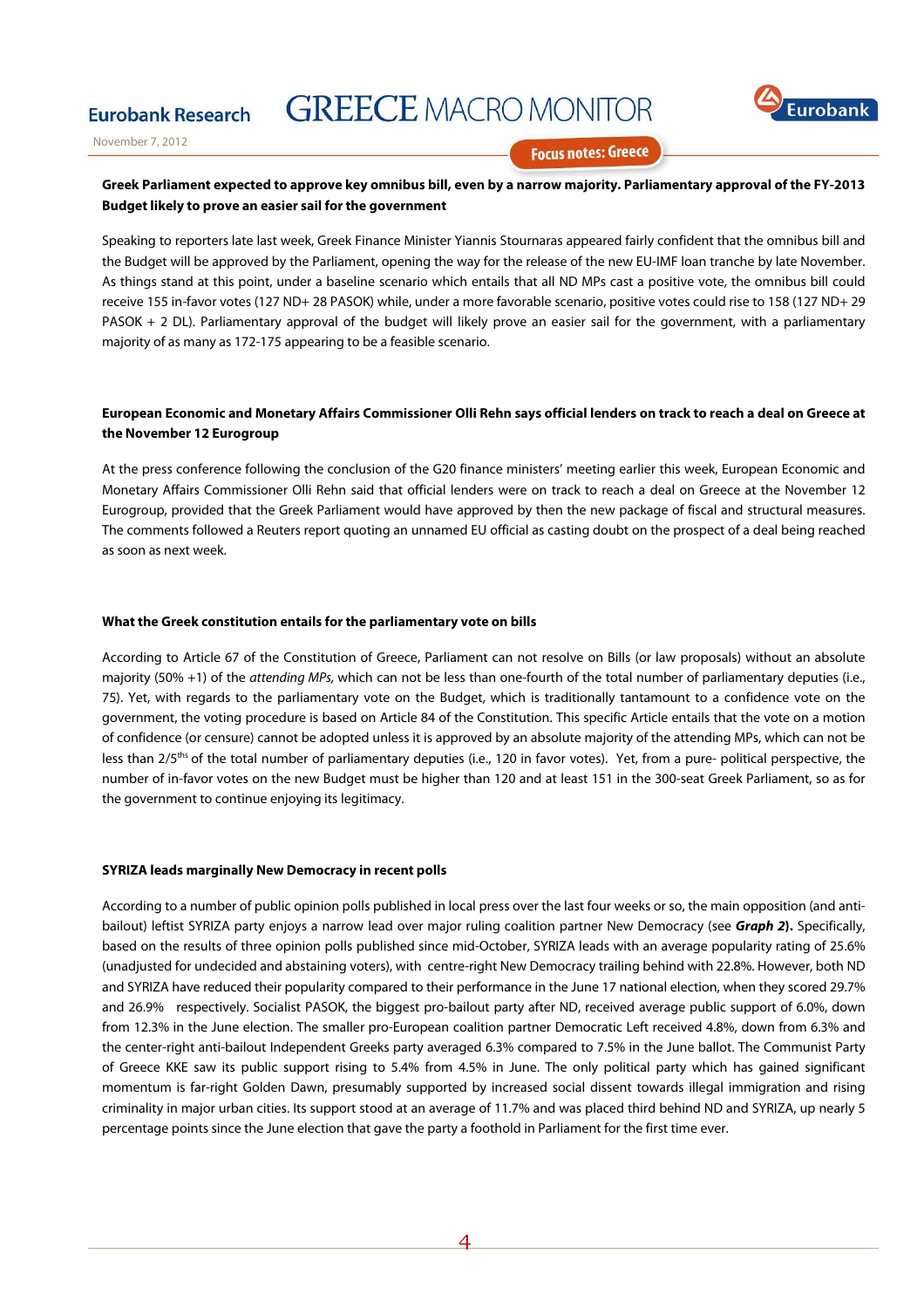

November 7, 2012

**Eurobank Research** 

**Focus notes: Greece** 





#### **Opposition hardens anti-bailout stance; rising social discontent over the new austerity measures**

Notwithstanding this week's parliamentary votes on the new austerity measures, their implementation is likely to prove another key challenge for the Greek government. This holds especially as opposition parties are hardening their stance. SYRIZA head, Alexis Tsipras, called on the Greek citizens to continue their "peaceful" uprising against the new measures and urged the coalition deputies to break party ranks and vote against the austerity package. Speaking before his parliamentary group on Sunday, Mr. Tsipras called for snap election, emphasizing that his party is ready to govern the country. On their part, Independent Greeks, the centre-right anti-bailout party which is headed by ex-ND parliamentary deputy Panos Kammenos, recently launched a petition aimed at setting up a parliamentary inquiry into how Greece had to request an EU/IMF bailout package. Similarly, Aleka Papariga, the head of the Communist Party of Greece (KKE), called earlier this week all citizens to "mass uprising" against the new measures.

According to a number of opinion polls published in the local press recently, an average 70% of respondents were on the view that the new austerity measures are unfair, placing a disproportional burden on weak social groups. The same surveys also revealed that an overwhelming majority of those questioned is pessimistic about Greece's economic prospects and expects more austerity measures to be introduced in the coming years. Yet, polls showed that a majority of around 75% favors Greece's uninterrupted euro area membership. In a protest against the new austerity and fiscal measures, the country's two biggest umbrella unions of private and public sector unions GSEE and ADEDY called a 48-hour general strike for November 6 & 7 to coincide with the parliamentary debate and vote on the omnibus bill.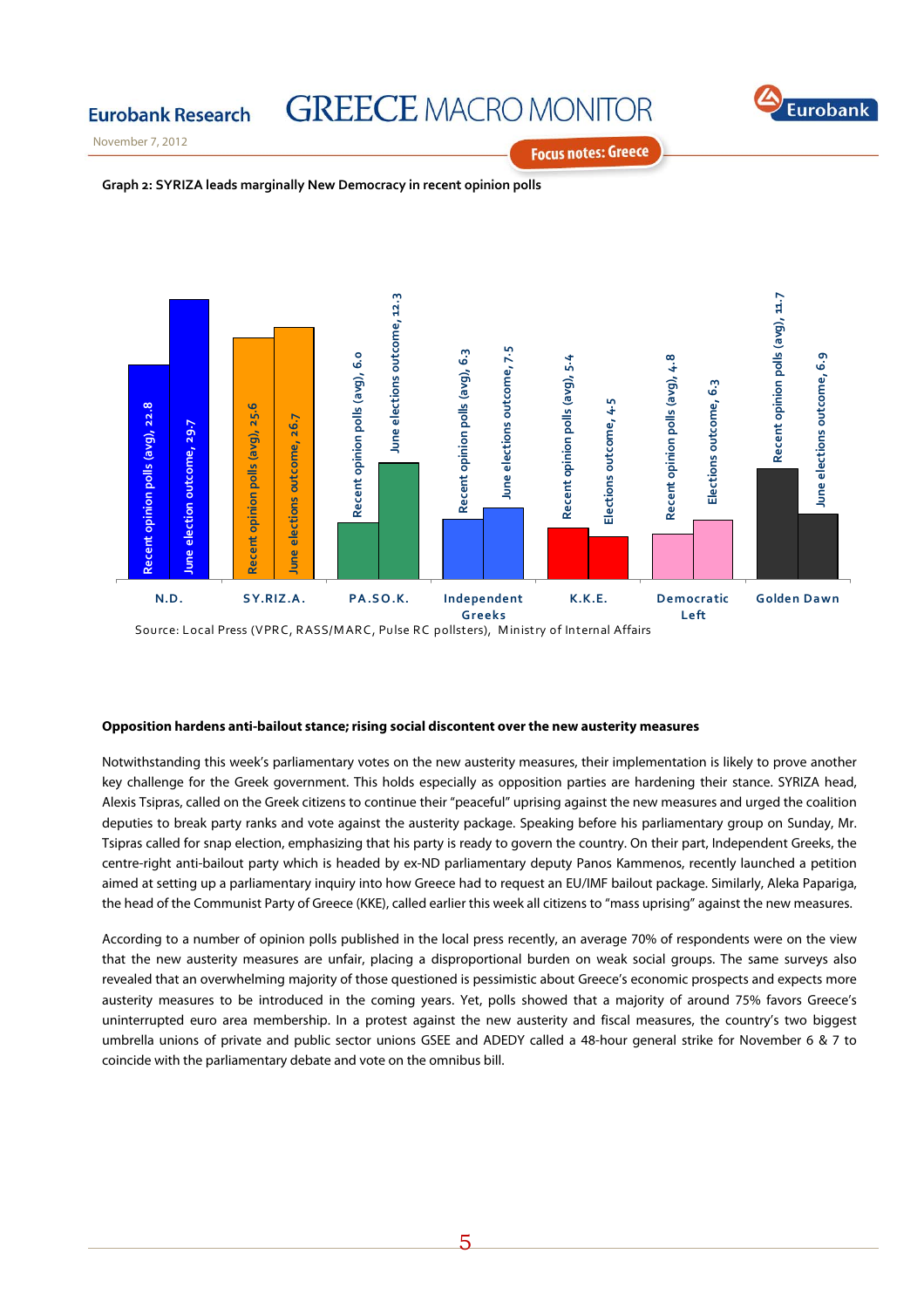

November 7, 2012

**Eurobank Research** 

### **Annex**

**Focus notes: Greece** 

| <b>Expenditure measures</b>                                                                                                                | 2013          | 2014           | 2015                    |                | 2016 2013-2016 |
|--------------------------------------------------------------------------------------------------------------------------------------------|---------------|----------------|-------------------------|----------------|----------------|
| Overhall of Public Administration                                                                                                          | 385           | 284            | 50                      | o              | 719            |
| 25% reduction in non-salary expenses of ministries and other public sector entities                                                        | 203           | 79             | $\mathsf{o}\xspace$     | o              | 281            |
| Rationalisation of Public Investment Programme (PIP) expenditure                                                                           | 150           | 150            | $\mathsf{o}\xspace$     | o              | 300            |
| Reduction in grants provided to no general government entities                                                                             | 17            | 3              | o                       | o              | 20             |
| Electronic procurement system in public sector                                                                                             | $\circ$       | 50             | 50                      | o              | 100            |
| Reduction in grants provided to arid lines                                                                                                 | 15            | 3              | o                       | o              | 18             |
| <b>Municipalities</b>                                                                                                                      | 50            | 160            | $\circ$                 | $\circ$        | 210            |
| <b>Health Care</b>                                                                                                                         | 455           | 620            | 38                      | $\circ$        | 1,113          |
| Reduction in pharmaceutical spending of social security funds                                                                              | 390           | 410            | o                       | o              | 800            |
| Increased contribution of insured                                                                                                          | $\circ$       | 115            | o                       | o              | 115            |
| Reduction in operating costs of hospitals                                                                                                  | 29            | 56             | $\mathsf{o}\xspace$     | o              | 85             |
| Other                                                                                                                                      | 36            | 38             | 38                      | o              | 112            |
| <b>National Defense</b>                                                                                                                    | 303           | 100            | 4                       | $\mathbf{o}$   | 406            |
| Cancelation of new armament contracts                                                                                                      | 223           | 69             | $\mathsf{o}\xspace$     | o              | 292            |
| Reduction in operating costs                                                                                                               | 22            | 13             | o                       | o              | 35             |
| Closure/commercial utilisation of army camps                                                                                               | 10            | 14             | 4                       | o              | 27             |
| Further reduction in amament contracts                                                                                                     | 44            | $\circ$        | o                       | o              | 44             |
| Limiting new entrants to the Academy                                                                                                       | 4             | 4              | o                       | o              | 8              |
| Education<br>Reduction in operating costs for central and regional education services                                                      | 86            | 37             | 10                      | o              | 133            |
|                                                                                                                                            | 23            | O              | o                       | o              | 23             |
| Reduction in grants provided to public entitites in General Government and outside (culture, sports)                                       | 39            | $\circ$        | o                       | o              | 39             |
| Reduction in operation cost via merging of Technological and Higher Education Institutions<br>Rationalisation of Public enterprises (DEKO) | 24            | 37             | 10                      | o<br>26        | 71             |
| Restructuring of public entities & reduction in operating costs                                                                            | 249<br>132    | 123<br>86      | 97<br>56                | $\mathsf{o}\,$ | 495            |
| Implementation of the Single Salary Scale                                                                                                  | 76            | $\circ$        | $\mathsf{o}\xspace$     | o              | 274<br>76      |
| Rationalisation in subsidies provided to public entitites in General Government and outside                                                |               |                |                         | o              |                |
| Increased revenues                                                                                                                         | 41<br>$\circ$ | 24<br>14       | 15<br>26                | 26             | 79<br>66       |
| Pensions                                                                                                                                   | 4,680         | 563            | 140                     | 92             | 5,475          |
| Annulment of $13^{\text{th}}$ & $14^{\text{th}}$ installment in main & supplementary pensions (with the exception of OGA)                  | 1,668         | 32             | 34                      | 42             | 1,776          |
| Annulment of $13^{th}$ <sub>&amp;</sub> $14^{th}$ installment in main OGA pensions                                                         | 673           | 15             | 14                      | 14             | 717            |
| Increase in the retirment age to 67 from 65                                                                                                | 631           | 328            | 61                      | o              | 1,020          |
| Staggered cuts in main and supplementary pensions cumulatively exceeding $\epsilon$ 1,000 gross per month                                  |               |                |                         |                |                |
| (€1,000-€1,500:5%, €1,501-€2,000:10% and above €2,001:15%)                                                                                 | 1,080         | 24             | 26                      | 29             | 1,158          |
| Reduction in pensions due to cuts in special wage regimes                                                                                  | 100           | $\overline{2}$ | $\overline{2}$          | 3              | 106            |
| Rationalisation of lump sum payments due in 2013 & 2014                                                                                    | 247           | $\circ$        | o                       | o              | 247            |
| Reduction in pensions due to new scale payment for uniformed                                                                               | o             | 162            | 3                       | 4              | 169            |
| Annulment of pensions already granted without proper documentation (already identified)                                                    | 112           | 0              | 0                       | 0              | 112            |
| Increase in farmers' social security contributions (Agricultural Insurance Organisation)                                                   | 90            | $\circ$        | 0                       | о              | 90             |
| Imposition of a monthly cap to pensions received by unmarried daughters of deceased justice and military                                   | 42            | o              | o                       | о              | 42             |
| officials                                                                                                                                  |               |                |                         |                |                |
| Annulment of special pensions granted to labour unionists                                                                                  | 6             | o              | o                       | о              | 6              |
| Other                                                                                                                                      | 31            | $\circ$        | O                       | o              | 31             |
| <b>Wages</b>                                                                                                                               | 1, 174        | 204            | 75                      | 44             | 1,497          |
| Reduction of the $13^{th}$ and $14^{th}$ installment for pubilc servants                                                                   | 431           | $\mathsf{o}$   | $\mathsf{o}$            | o              | 431            |
| Rationalisation of special wage regimes (with the exception of uniformed)<br>Rationalisation of special wage regimes for uniformed         | 127           | $\circ$        | o                       | о              | 127            |
| New pay scale for uniformed                                                                                                                | 130<br>o      | $\circ$<br>88  | o<br>0                  | о<br>о         | 130<br>88      |
| Rationalistion of general pay scale (with the exception of DEKO & special wage regimes)                                                    |               |                |                         |                |                |
| Reduction in wage cost for minicipalities                                                                                                  | 10            | 0              | o                       | о              | 10<br>67       |
| Implementation of the Single Salary Scale for Parliamentary employees                                                                      | 55<br>11      | 4<br>0         | 4<br>o                  | 4<br>о         | 11             |
| Recruitment freeze in the Ministry of Public Order                                                                                         | o             | 2              | $\overline{\mathbf{2}}$ |                | 8              |
| Reduction in the temporary staff of Higher and Technological Education Institutions                                                        | 9             | 5              | 0                       | 4<br>o         | 13             |
| New type of labor reserve/ early retirement abor reserve for public servants                                                               | 6             | 48             | 78                      | 36             | 167            |
| Staff reduction in the Ministries of Education, Culture, Sports                                                                            |               | 7              | $\overline{\mathbf{2}}$ | о              | 12             |
| Rationalisation of wage cost for public hospital managers                                                                                  | 3<br>11       | $\mathsf{o}$   | o                       | o              | 11             |
| Other                                                                                                                                      | 382           | 51             | $-11$                   | o              | 423            |
| 6                                                                                                                                          |               |                |                         |                |                |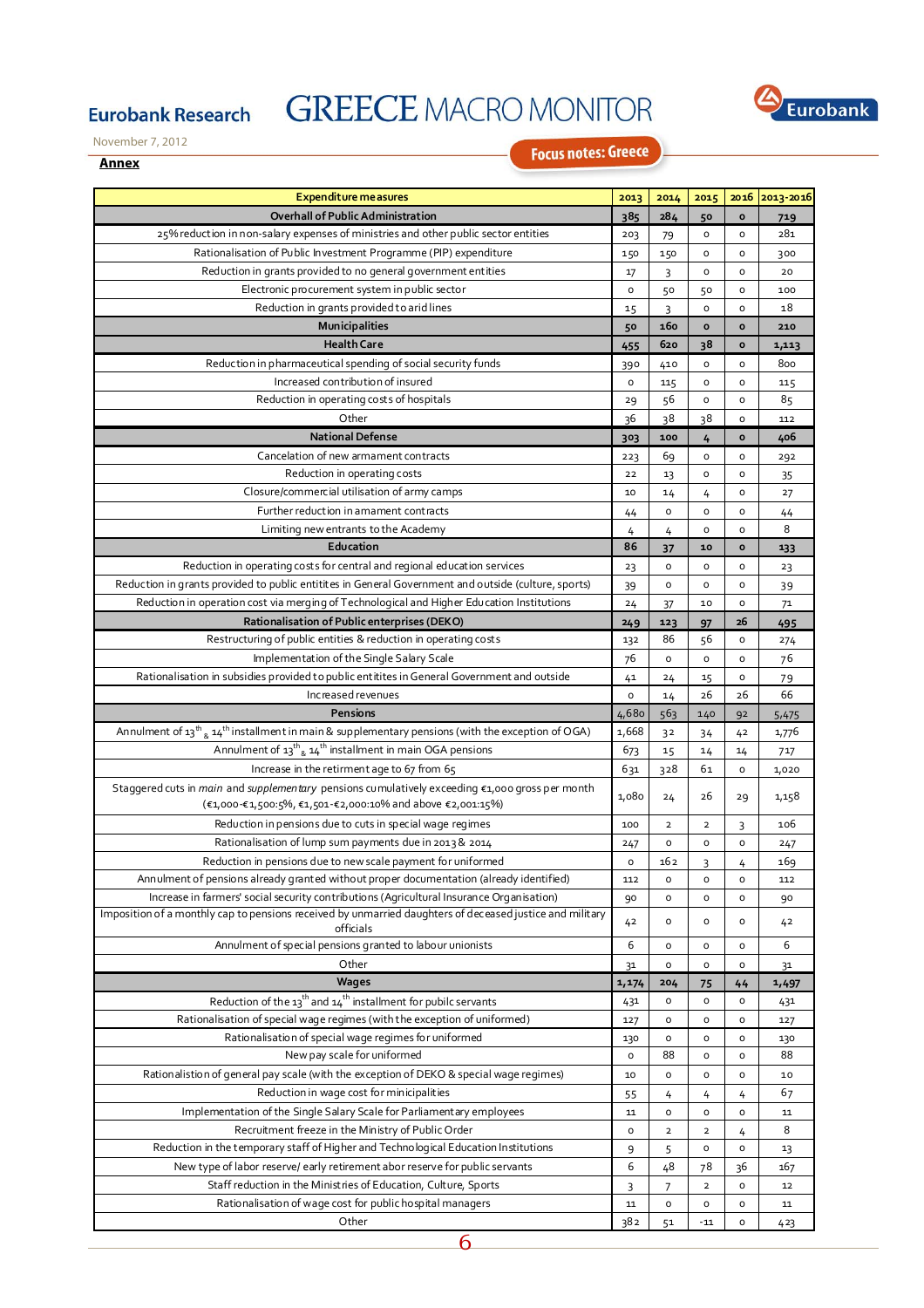

November 7, 2012

**Eurobank Research** 

**Focus notes: Greece** 

| <b>Preferential benefits</b>                                                      | 210   | 71            | 12       | 12       | 307       |
|-----------------------------------------------------------------------------------|-------|---------------|----------|----------|-----------|
| Rationalisation of family allowances                                              | 86    | $\circ$       | o        | o        | 86        |
| Abolishment of social welfare benefits (EKAS) to pensioners under the age of 65   | o     | 114           | $\circ$  | $\Omega$ | 114       |
| Rationalisation of compensation for the provision of travel allowance to disabled | 82    | $\Omega$      | $\Omega$ | $\Omega$ | 82        |
| Reduction to special programmers for Agriculture                                  | 25    | $\mathsf{o}$  | o        | o        | 25        |
| Rationalistion of pensions received by the uninsured elderly                      | 12    | 12            | 12       | 12       | 50        |
| Elimination of special unemployment allowances                                    | 30    | $\circ$       | $\circ$  | $\circ$  | 30        |
| Provision of special allowance for long-term unemployed                           | O     | $-35$         | o        | o        | $-35$     |
| Other                                                                             | $-25$ | $-20$         | o        | $\Omega$ | -45       |
| Total                                                                             | 7,592 | 2,162         | 426      | 174      | 10,355    |
|                                                                                   |       |               |          |          |           |
| Revenue measures                                                                  | 2013  | 2014          | 2015     | 2016     | 2013-2016 |
|                                                                                   | 1,782 | 2,024         | 103      | $-19$    | 3,890     |
| TOTAL (expenditure + revenue measures)                                            |       | $9,374$ 4,186 | 529      | 155      | 14, 245   |

Source: MTSP 2013‐2016

#### **Table 2: Changes in the taxation system incorporated in the omnibus bill**

- i) Retrospective elimination as of 2012 of all family allowances and tax exemptions related to the number of dependant children. Family allowances will be replaced by a single monthly tax allowance of €40 for one child, €80 for two, €130 for three, €180 for four and €60 for each child in families with more than five, provided that the declared annual income does not exceed €6,000. Families which declare annual income from €6,001-€12,000 will receive 2/3 of the family allowance they are entitled and these which declare from €12,000-€18,000 will receive 1/3. No family allowance will be provided in case the declared annual income is above €18,001.
- ii) Reduction in VAT returns to farmers.
- iii) Increase in the oil consumption tax for farmers.
- iv) Increase in the tax rate on the interest earned on bank deposits to 15% from 10% currently.
- v) Increase in the consumption tax for LDG fuel.
- vi) Imposition of a 10% tax on sports lottery OPAP players' profits.
- vii) Increase in the special consumption tax on certain tobacco products.
- viii) Appointment of a specially-assigned general secretary in the Ministry of Finance to oversee the collection of taxes.
- ix) Repeal of the Code of Books and Records and its replacement by simpler legislation.
- x) Imposition of a luxury tax.
- xi) Change in taxation for ships (will be based on the tonnage).

Source: Local Press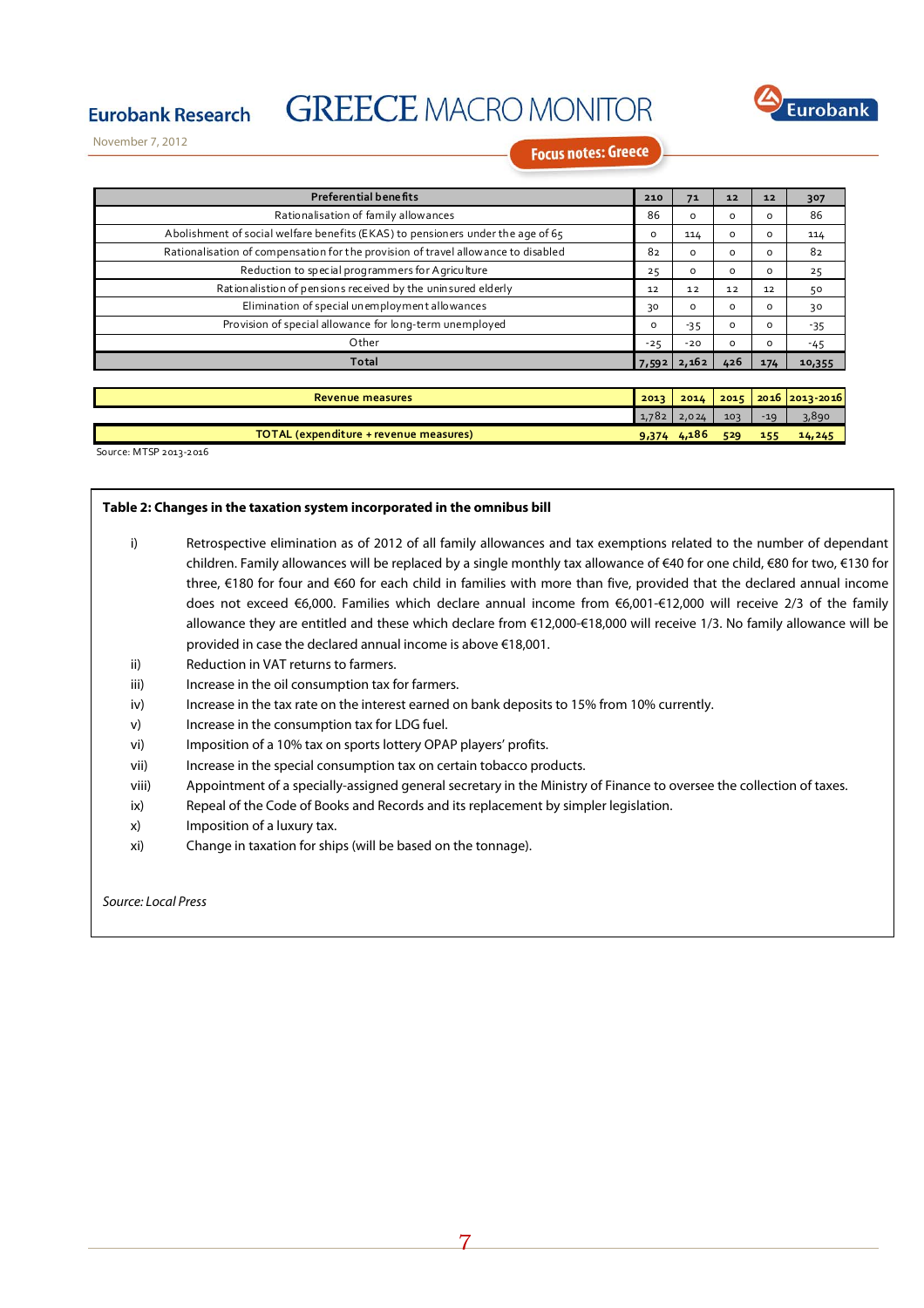

November 7, 2012

**Eurobank Research** 

**Focus notes: Greece** 

### **Table 3 – New measures aiming to induce more flexibility in the domestic labor market**

- (i) Lay-off compensation for dismissed employees who have already worked with the same employers for more than 16 consecutive years will be based on the level of their gross monthly salary for the first 16 years and will be capped at a fixed amount of €2,000 per annum for the remaining years. After the parliamentary approval of the omnibus bill, layoff compensation will be capped at 16 gross monthly salaries (even in cases employees have worked for more than 16 consecutive years with the same employee).
- (ii) Annulment of the marriage allowance.
- (iii) Required period of redundancy notice employers have to provide to employees will be reduced from 6 to 4 months (dependant on the number of years of working experience).
- (iv) Delinking of working hours of employees from the opening hours of establishments.
- (v) Minimum daily rest time to be reduced to 11 consecutive hours between shifts from 12 previously.
- (vi) Elimination of restrictions on minimum/maximum time between morning and afternoon shifts; increase in the number of maximum workdays in retail establishments from 5 currently to 6 per week. The above holds provided that the number of working hours will not exceed 40 per week.
- (vii) The two-week consecutive leave in seasonal sectors, to be taken anytime during the year.
- (viii) Decrease by 1.1% in employer contributions to social security funds as of November 1, 2012.
- (ix) Annulment of the expandability of the National General Collective Agreement (NGCA) as of 01-01-2013.
- (x) Provision of a special allowanced up to €200 monthly for long-timer unemployed (as of 01-01-2014)

Source: Local Press